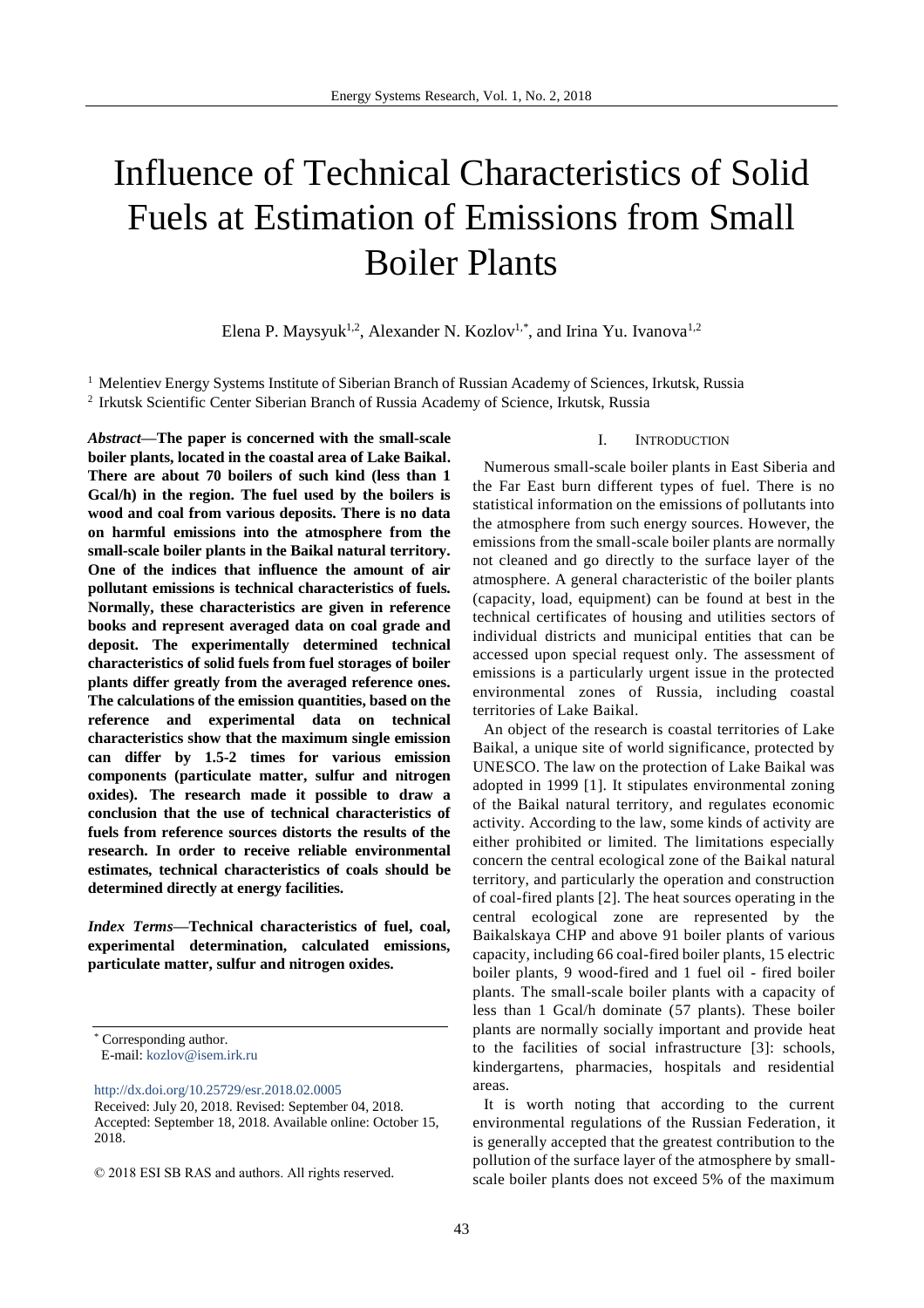permissible concentration. Thus, when the pollution of the air basin is calculated, their contribution is not taken into account. In the coastal zone of Lake Baikal, however, the sources of harmful emissions are small boiler plants, and therefore, it is sensible to keep track of these emissions.

Thus, the objective of the research is to assess the amount of air pollutant emissions from small boilers. We can either use the existing emission calculation techniques that are approved by the Government of the RF [4, 5], or measure the emissions independently using some certain experimental base. In both cases, the reliability of the initial data is important for the environmental calculations. The amount of emissionsinto the atmosphere is known to depend on the volume, technical characteristics of fuels, conditions of their combustion and degree of flue gas cleaning. In the paper, we assess the impact of technical characteristics of fuels on the amount of emissions, all other conditions being equal.

#### II. REVIEW OF EMISSION CALCULATION TECHNIQUES

Various methodological approaches have been developed to assess the negative impact of energy companies on the environment.

These methods can be classified by area of research: environmental assessment (environmental impact assessment); risk assessment; damage assessment; identification of sustainable development indices; and combined methods.

Every energy facility undergoes the environmental impact assessment at the state level. The procedure of the environmental impact assessment is carried out by specialized entities that have a license to conduct it. In fact, the environmental impact assessment is a technique for assessing the influence of energy facilities on all components of the environment [6-8]. It includes:

- An estimation of the amount of pollutants emitted into the atmosphere, contaminated discharges into water bodies, production of waste, noise, electromagnetic impact, etc.;

- An analysis of the environmental measures developed for an individual power facility;

- An assessment of monitoring system for environmental safety;

- An identification of zones of the influence on the environment components, flora, fauna and humans;

- An evaluation of possible consequences of an emergency under the energy facility operation;

- A calculation of economic viability of the nature protection measures.

This method involves the collection of a large number of various technical and economic parameters, and huge statistical information. Moreover, the environmental impact assessment is a complex and time-consuming process. As a rule, the procedure of environmental impact assessment is carried out for newly introduced facilities.

The risk assessment methods [9, 10] entail determining the expected frequency of undesirable effects (on population, living organisms, vegetation, etc.) arising from the concrete negative impact of pollutants.

The environmental risk has recently become one of the management factors in the energy sector, which is applied to calculate the ratings of attractiveness. The calculation of environmental risks of energy facilities is related to the consideration of environmental pollution and damage to the environment components, including living organisms.

The world standards produced by ISO are used as criteria for assessing the environmental risks.

The environmental risk assessment provides the quantitative values of factors that affect the state of the environment and its response. In fact, the probability of an event is calculated given the value of possible damage from this event.

One of the positive aspects of the risk assessment methods is the advance consideration of possible damage and its prevention. The disadvantages of the methods include the absence of a unified formula for the calculation of environmental risk.

The damage assessment methods [11, 12] are related to the assessment of harm to the components of the environment, expressed in both monetary and physical terms. The methods of assessing the environmental damage are mainly based on probabilistic approaches and often on the expert assessments, direct and indirect calculations, and also on the market mechanism methods.

Damage is assessed for those components of the environment that are directly affected by the negative impact. Under these conditions, it is difficult to take into account the entire chain of possible consequences.

The existing methods for assessing environmental damage are based on a normative method which is described by complex mathematical relationships and requires a large number of initial data.

Currently, there is no monetary valuation of ecosystems affected by negative impacts. The existing methods for calculating environmental and economic damage are based on outdated price indicators, and their consideration through inflation factors does not correctly reflect the value of both a component of the environment and ecosystem as a whole. As a consequence, there is no universal formula for calculating the economically justified value of damage.

The methods for determining the sustainable development indicators are widely used [13-14]. One of the latest investigations in this area is based on the method of ecological and economic sustainable development indicators of the Russian regions [15]. This method entails a theoretical framework for the development of sustainability indicators and their aggregation. This method calculates the depletion of natural capital (energy resources, balance of forest resources) and damage from the pollution (emissions of  $CO<sub>2</sub>$  and particulate matter). All values are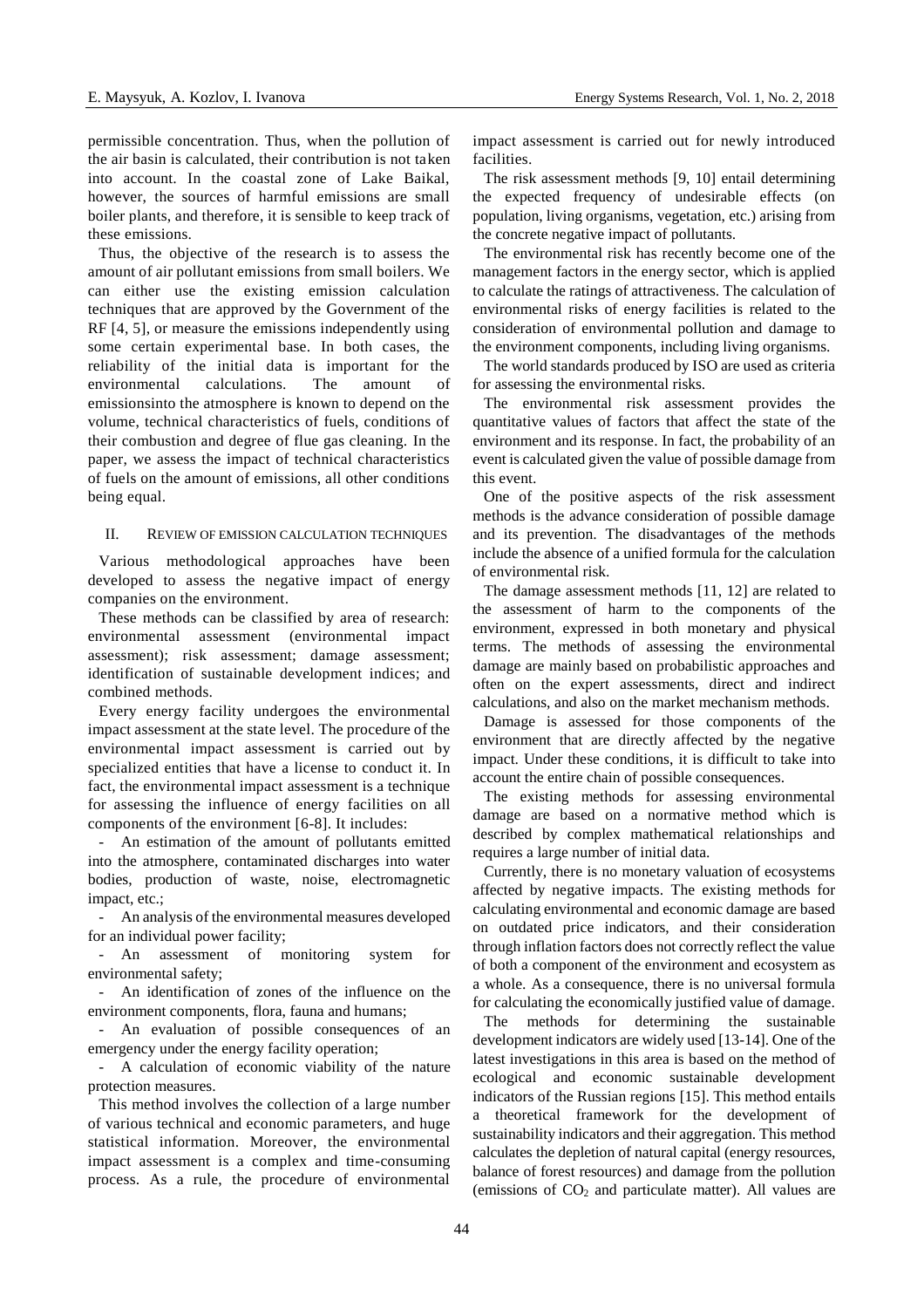calculated as a percentage of gross national income.

The advantage of this method is the ability to apply it both at the regional and inter-country levels.

The methods for the development of the sustainable development indicators have as a rule aggregated indexes, which in turn is a disadvantage because important features of the territories and sources of emissions located on them, including energy facilities, are not taken into account. These methods can serve as some benchmark for making management decisions.

The combination of different methods for assessing the impact of energy facilities on the environment makes it possible to use different mathematical tools and apply the available information for calculations, and also to take into account the regional features to the greatest extent.

An ecological and economic assessment of the energy development options in the region is important when developing regional energy programs. The assessment makes it possible to search for a correspondence between the anthropogenic load and the ability of the environment to bear it without irreversible negative consequences [16].

The main methods for assessing the impact of energy facilities on the environment include the methods for calculating pollutant emissions into the atmosphere by power plants and boilers with different capacities, that are officially approved in Russia [17-18]. This research is based on these particular methods for environmental assessment of technical characteristics of fuels.

Each of the presented methods has its advantages and disadvantages and can be applied depending on the objectives to be achieved.

### III. FORMULATION OF THE PROBLEM OF TECHNICAL CHARACTERISTIC OF SOLID FUEL

A technique for the calculation of an amount of emissions of different substances (fly ash, oxides of nitrogen (NOx) and sulfur  $(SO<sub>2</sub>)$ , carbon monoxide), that are formed as a result of fuel combustion, suggests the use of data on technical characteristics of the fuel burnt. The technical characteristics of solid fuel include the following indices: moisture content, ash content, volatile yield, ultimate composition, heating value, and sizes of lumps. Normally, technical characteristics of solid fuels are given in special information and reference editions that contain averaged values and limits for variations in the indices for grade and deposit. The reference values of technical characteristics are available for many fuels. At the same time, the natural variability of coal properties within an individual deposit, and development of new deposits make the list of reference values suitable only for rough engineering calculations [19]. The reference books, as a rule, do not have the data on technical characteristics of low-grade coal from small open pit mines, for example Tarasovsky lignite coal, Tugnuisky lignite coal and Kharanutsky lignite coal, that are used locally.

Currently, the determination of technical characteristics of fuel is regulated by a great number of standards: State standards of Russia and National standardization organizations, for example ISO, ASTM.

Different methods are used to determine technical characteristics of coal. For example:

volatile matter is determined according to State Standard 6382-2001 "Mineral solid fuel" (ASTM D3175- 17 Standard Test Method for Volatile Matter in the Analysis Sample of Coal and Coke) [20];

fuel moisture content is determined by mass loss due to sample drying in a drying chamber at a temperature of 105°С according to State Standard R 52911-2013 "Mineral solid fuel, methods of total moisture content determination" (ASTM D3173 / D3173M - 17a Standard Test Method for Moisture in the Analysis Sample of Coal and Coke) [21];

- fuel ash content is found by mineral residue after a complete combustion of a sample in the muffle furnace according to State Standard 55661-2013 "Mineral solid fuel. Determination of ash content" (ASTM D3174-04 Standard Test Method for Ash in the Analysis Sample of Coal and Coke from Coal). [22];

the lowest heating value of fuel is determined by the classical method of burning a sample in oxygen in bomb calorimeter according to State Standard 147-2013. "Mineral solid fuel" (ASTM D5865-13 Standard Test Method for Gross Calorific Value of Coal and Coke) [23].

Thus, in order to determine technical characteristics of fuels, laboratory needs to be equipped with a great amount of equipment. Therefore, a common practice in Russia is the determination of fuel characteristics on site of production or in laboratories of energy companies. In doing so, however, we obtain characteristics of the entire coal basin or large batches ready for delivery to a consumption site.

In the territory at issue, the consumers use the coals from six various deposits: Pereyaslovsky, Azeisky, Tarasovsky, Tugnuisky, Kharanutsky (lignite coals) and Cheremkhovsky (hard coal). The indicated coals except for the Pereyaslovsky coal belong to the local coals produced in the Irkutsk region and Republic of Buryatia. Fuel oil and Pereyaslovsky coal are used in larger boiler plants with a capacity from 6 Gcal/h, and are not considered in this research.

Table I presents the comparison of various reference data on qualitative composition of fuels burnt in small boiler plants of coastal zone of Lake Baikal (using the coefficients for conversion from one state to another [24]) [25-32].

Comparison of the same fuel characteristics from different reference sources shows that for some indices the difference is insignificant, for example, the moisture content of the Azeisky lignite. At the same time, the other indices of this coal differ greatly, for example, ash content varies from 16.5 to 28 %.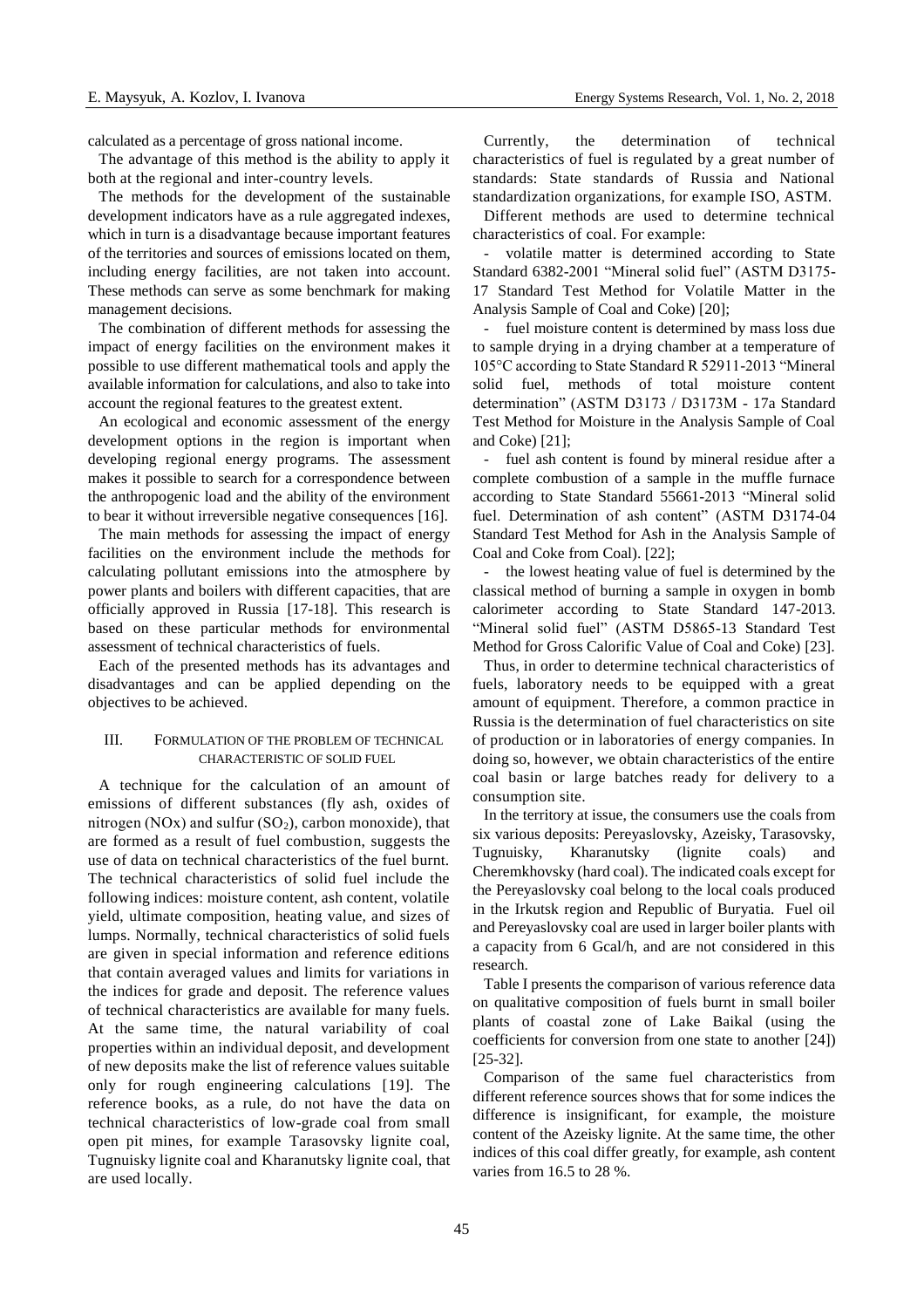| Table 1. Technical characteristics of fuel burnt in coastal zone of |  |  |  |
|---------------------------------------------------------------------|--|--|--|
| Lake Baikal.                                                        |  |  |  |

| Fuel                        | $W^{r}$ ,% $A^{d}$ ,% |             | $C^{daf},\%$ $S^{daf},\%$ |                 | $\mathbf{N}^{\mathrm{daf}},\%$ | O <sup>daf</sup><br>MJ/kg | Source |
|-----------------------------|-----------------------|-------------|---------------------------|-----------------|--------------------------------|---------------------------|--------|
| Hard coal                   |                       |             |                           |                 |                                |                           |        |
| Tugnuisky coal              | 11-15 19-27           |             | n/d                       | $0.2 - 0.5$ n/d |                                | $29-$<br>35.7             | $[25]$ |
| Kharanutsky<br>coal         | $7 - 8$               | $11 - 13$   | 77.0                      | 0.8             | n/d                            | $27.7-$<br>28.3           | $[26]$ |
| Tarasovsky coal 12-14 16-19 |                       |             | n/d                       | 0.7             | n/d                            | $24.7 -$<br>26.8          | $[25]$ |
|                             |                       | 14-16 29-35 | n/d                       | $2.2 - 3.7$ n/d |                                | $28.8 -$<br>34.0          | $[27]$ |
|                             | 15.0                  | 29.8        | 77.0                      | 1.6             | 1.1                            | 32.4                      | [28]   |
| Cheremkhovsky 12.0          |                       | 15.0        | 77.0                      | 1.6             | n/d                            | n/d                       | [29]   |
| coal                        | 13.0                  | 27.0        | 77.0                      | n/d             | 1.6                            | 31.7                      | [30]   |
|                             | 15.0                  | 34.0        | 77.0                      | 1.6             | n/d                            | 29.9                      | [31]   |
|                             | 12.0                  | 25.0        | n/d                       | 1.0             | n/d                            | 30.1                      | [32]   |
| Lignite                     |                       |             |                           |                 |                                |                           |        |
|                             | 26-30 24-28           |             | n/d                       | $0.5 - 0.8$ n/d |                                | $27.9 -$<br>28.1          | $[25]$ |
| Azeisky coal                | 25.0                  | 17.0        | 81.0                      | 0.7             | 1.6                            | 30.4                      | $[32]$ |
|                             | 25.0                  | 16.5        | 73.0                      | 1.6             | 1.1                            | 30.4                      | [30]   |
| <b>Biomass</b>              |                       |             |                           |                 |                                |                           |        |
| Fuel wood<br>(pine, birch)  | 40.0                  | 1.0         | 51.0                      | 0               | 0.7                            | 17.21                     | [25]   |

Note:  $W$  – moisture content,  $A$  – ash content,  $Q$  – heating value of fuel,  $r -$  as received,  $d -$  dry, daf – dry ash free fuel mass;  $n/d - n$ o data.

The observed disagreement between the reference data is explained by a number of circumstances. Firstly, variability of coal properties within one deposit, which is confirmed by a great number of studies conducted by different companies. This fact can be seen on the example of Cheremkhovsky hard coal. Secondly, the reference values were obtained for the coal produced more than 15 years ago and consequently were published in the 15-year old literature at minimum [30-31].

# IV. A METHODOLOGY FOR EXPERIMENTAL DETERMINATION OF TECHNICAL CHARACTERISTICS OF SOLID FUEL

Experimentally, the technical characteristics of solid fuels were determined using a simultaneous thermal analyzer manufactured by the firm NETZSCH Geratebau. The analyzer includes the block for thermal analysis STA 449 F1, the quadrupole mass spectrometer QMS 403 Aeolos, and the block of pulse thermal analysis PulseTA.

The application of the simultaneous thermal analyzer proved suitable since it simultaneously determines different parameters for one sample, which provides high reliability of measurements. Moreover, the thermal analyzer gets increasingly wider application in the energy studies [33].

The technique for the determination of technical characteristics of solid fuel suggests preparing a representative sample by the standard method of quartering. The representative sample of fuel with a mass of 20-30 mg is burnt in the air flow. The resulting combustion products are recorded by the quadrupole mass spectrometer.

The choice of sample mass is caused by both the bulk density of fuel and the possibility of its complete combustion in specified conditions. The complete combustion is provided by a sufficient quantity of oxidizer passing through the furnace. The oxidizer quantity is calculated based on theoretically possible amount of air necessary for complete combustion of the fuel sample according to [34].

#### V. RESULTS OF THE EXPERIMENTS

Special experiments were performed in this research to compare and analyze the data on technical characteristics of the fuels.

Figure 1 presents a standard thermo-analytical curve and mass peak intensity curves of gas phase macrocomponents produced during the Azeisky lignite combustion.

An analysis of Figure 1 shows that in a temperature range from the room temperature to 150°С, the surface water is produced. In a temperature range of  $280 - 660^{\circ}\text{C}$  the process of coal sample combustion occurs and the ultimate oxides  $(H_2O, CO_2, SO_2, NO_2)$  are produced. The ash content is determined by the coal sample combustion residue.

Using the technique for a quantitative analysis of thermo-analytical and mass-spectrometric data [35], we determined the experimental values of technical characteristics of the investigated coals.

An error of the component determination makes up  $\pm 3\%$ for C,  $\pm 0.3\%$  for H,  $\pm 1\%$  for O,  $\pm 0.05\%$  for S, and  $\pm 0.02\%$ for N. The experimentally determined characteristics of fuels burnt in the boiler plants of central ecological zone are presented in Table II.

Comparison of the data from Tables 1 and 2 indicates that the reference values and the experimentally determined values have discrepancies. These discrepancies are explained by a number of circumstances. Firstly, the properties of coals vary within the field. Secondly, the



Figure 1. Thermo-analytical curve (% mass) and curves of intensity of peaks of burning masses of Azeisky coal.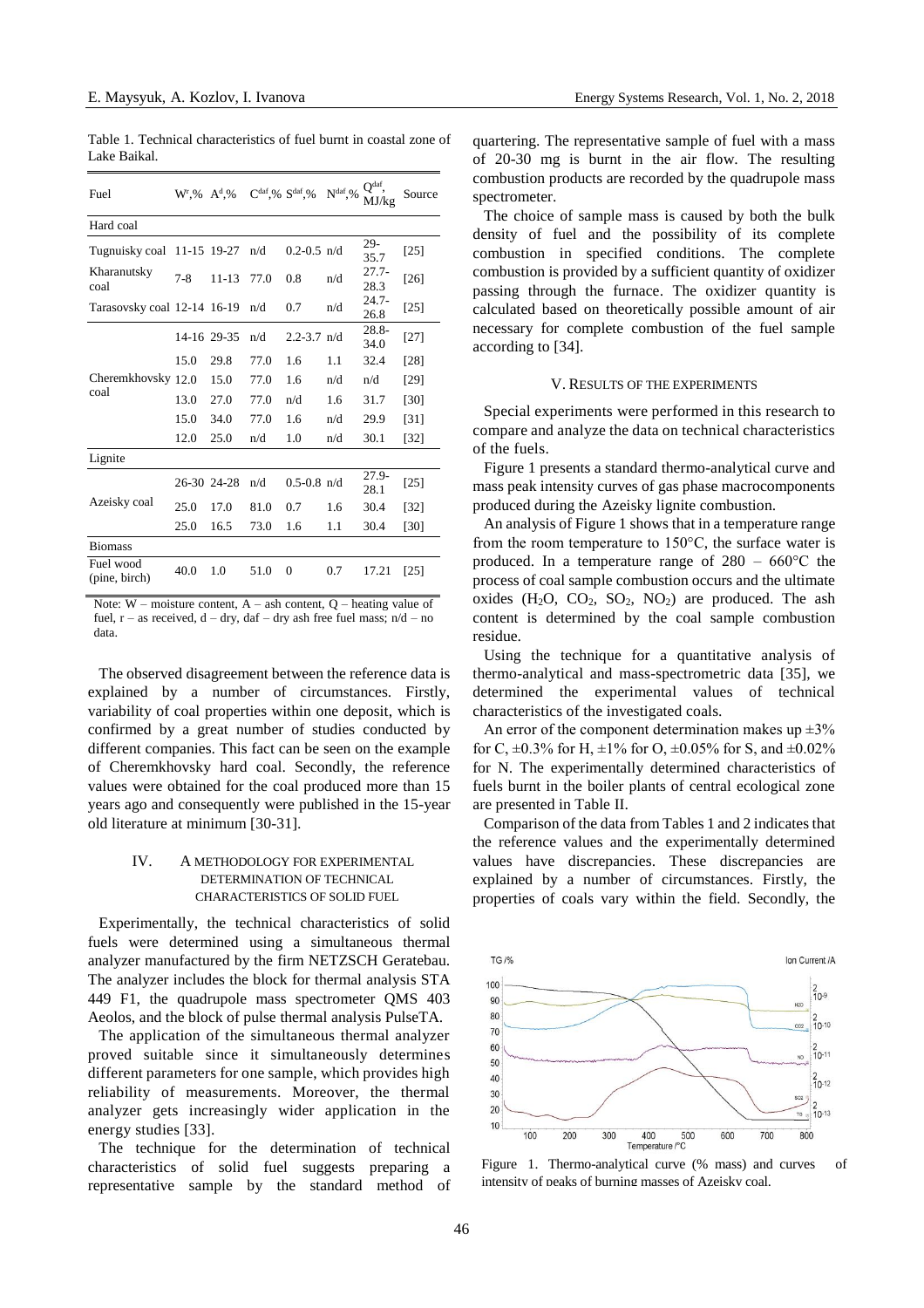Table 2. Technical characteristics of solid fuels determined by experiment.

| Solid fuel                 |            |           |               |     | $W^{r},\%$ A <sup>d</sup> ,% C <sup>daf</sup> ,% H <sup>daf</sup> ,% O <sup>daf</sup> ,% S <sup>daf</sup> ,% N <sup>daf</sup> ,% |          |     | Q <sup>dat</sup><br>MJ/kg |
|----------------------------|------------|-----------|---------------|-----|----------------------------------------------------------------------------------------------------------------------------------|----------|-----|---------------------------|
| Cheremkhovsky<br>hard coal | 3.3        |           | 16.8 70.2 4.5 |     | 23.2                                                                                                                             | 1.0      | 13  | 26.9                      |
| Azeisky lignite            | $12.2$ 7.6 |           | 77.6          | 4.5 | 17.0                                                                                                                             | 0.1      | 0.7 | 30.2                      |
| Kharanutsky<br>hard coal   | 2.7        | 26.5 75.0 |               | 8.3 | 14.7                                                                                                                             | 1.1      | 1.0 | 34.3                      |
| Tarasovsky<br>hard coal    | 12.8       | 10.3      | 66.9          | 44  | 27.9                                                                                                                             | 0.4      | 04  | 24.2                      |
| Fuel wood<br>(pine)        | 47         | 1.3       | 53.9          | 5.8 | 40.3                                                                                                                             | $\Omega$ | 04  | 19.9                      |
| Fuel wood<br>(birch)       | 23         | 0.3       | 44.8          | 4.5 | 50.1                                                                                                                             | $\Omega$ | 0.5 | 14.4                      |

technical characteristics of coal change when it is stored and transported to the place of consumption. This is especially true if the fuel transportation is long and during this period coal undergoes several freeze-thaw cycles. The authors of [36] indicate that if the fuel quality control is not performed appropriately, the total losses in the energy value of fuel can be up to 20-30%. Thirdly, the coal samples studied in this research were taken not in the place of its extraction, but in the fuel storage of the boiler plants of the required level of power.

However, the difference in W<sup>r</sup> cannot characterize the quality of measurement, since the experiments involved dried coal. Moreover, ordinary coals at deposits are known to have rather high moisture content reaching 40%.

We can also state that the reference value of ash content Ad is apparently overstated. It is probably assumed according to the upper value of a range of possible values [32], which is proved in [37] where the value of ash content is lower and close to an experimentally determined value. Thus, based on an analysis of the obtained results we can conclude that the reference value should be considered to be less accurate. In the case of biomass, the difference between the experimentally determined technical characteristics and reference values is explained by different structure and ultimate composition of pine and birch.

#### VI. DISCUSSION AND CALCULATION OF THE POLLUTANTS

In the coastal areas of Lake Baikal most of the small boiler plants have hand-fired furnaces. Therefore, the calculations of emissions from combustion of various fuels in small boiler plants assume the hand-fed hot water boiler KVr-0.5. The main technical characteristics of such boilers can be found on websites of different companies [38].

The emissions of harmful substances into the atmosphere are calculated according to the technique approved by the State Committee of the Russian Federation for the Protection of Environment in 1999.

Table 3. Technical Characteristics of the boiler KVR-0.5, depending on the fuel type.

|                        |      | <b>Fuel type</b> |                  |
|------------------------|------|------------------|------------------|
| Index                  | Hard | <b>Brown</b>     | <b>Fuel wood</b> |
|                        | coal | coal             |                  |
| Carbon loss $(q_4)$ ,% |      |                  |                  |
| Fly ash share $(afa)$  | 0.22 | 0.19             | 0.25             |

The technique is intended for the determination of air pollutant emissions from fuel combustion in boilers with a capacity below 30 t of steam per hour or less than 20 Gcal/h [4, 5]. The calculation was done for four main components: particulate matter  $(M<sub>S</sub>)$ ,  $SO<sub>2</sub> (Mso<sub>2</sub>)$ ,  $NOx (M<sub>NOx</sub>)$ , and CO (Mco). The initial data on qualitative characteristics of fuels were reference data (Table 1) and experimentally obtained data (Table 2). Thereby, the reference data for Tugnuisky hard coal, Azeisky lignite and Cheremkhovsky hard coal are the data taken from the information and reference edition published by Rosinformugol in 2006 [25] that were assumed for raw steaming coal on average for a deposit.

Consumption of coal equivalent is assumed according to the technical data for boiler KVr-0.5 and equals 88 kg c.e./h [37]. Incomplete combustion  $(q_3)$  is assumed to equal 2% for all considered types of fuel. Data on carbon loss and ash content in the flue gas are presented in Table III [4, 25], there is no flue gas cleaning.

The calculated fuel characteristics by reference and experimentally determined values are presented in Table IV. The calculation is characterized as a maximum emission at a rated load of the boiler.

The qualitative characteristics of Tugnuisky hard coal were not measured. This is why this coal is not considered in the comparison of calculation results.

The comparison of the obtained results shows that the emission values calculated by the fuel characteristics taken from the reference literature in most cases exceed the calculation results based on experimentally determined characteristics by 1.5-2 times for different emission components (Table V).

In the case of Azeisky lignite and Cheremkhovsky hard coal, the overall difference for all pollutants makes up more than 2  $g/s$  (or by 1.5-1.6 times). The close results are obtained for the emissions from biomass combustion. Moreover, the calculation results do not virtually differ for the quantities of nitrogen oxides and carbon oxide for all considered fuel types, whereas the divergence in the amount of particulate matter and sulfur dioxide is great. Nevertheless, the obtained results made it possible to compare the environmental indices of the fuel.

The highest emissions of  $SO<sub>2</sub>$  are observed at combustion of Cheremkhovsky hard coal - 1.35 g/s, and the lowest – at combustion of Tugnuisky hard coal - 0.18 g/s. The emissions of nitrogen oxides for all the studied fuels lie in a range of  $0.55 - 0.63$  g/s.

As for the amount of carbon monoxide emissions, they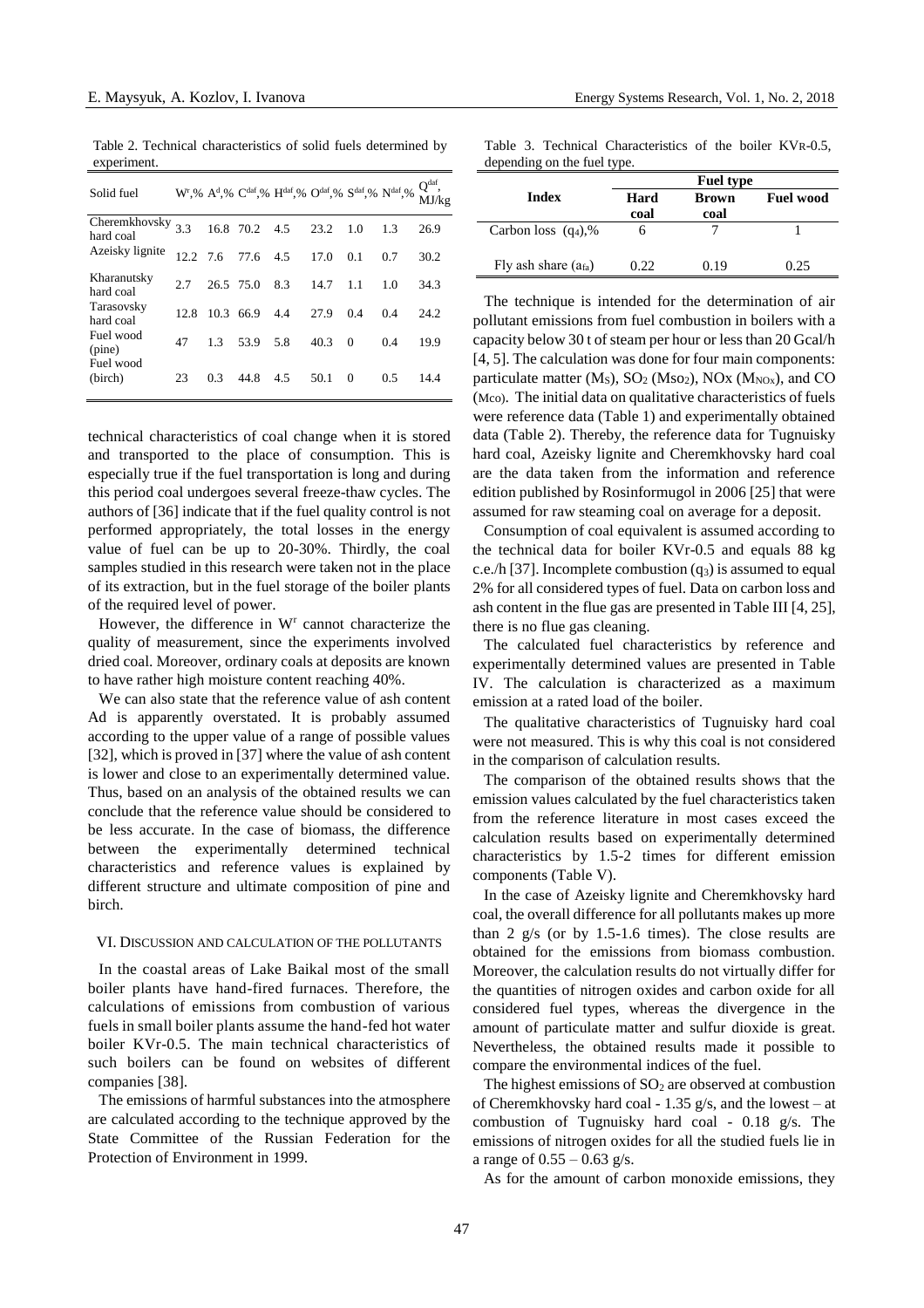Table 4. Calculated emission for reference and experimentally determined technical characteristics of fuel, g/s.

| Fuel                                                |      | Emission by component |           |      |      |  |
|-----------------------------------------------------|------|-----------------------|-----------|------|------|--|
|                                                     | Ms   | Mso <sub>2</sub>      | $M_{NOx}$ | Mco  |      |  |
| Reference technical characteristics                 |      |                       |           |      |      |  |
| Azeisky lignite coal                                | 4.07 | 0.40                  | 0.57      | 1.33 | 6.38 |  |
| Cheremkhovsky hard                                  | 3.64 | 1.35                  | 0.59      | 1.35 | 6.94 |  |
| coal                                                |      |                       |           |      |      |  |
| Tugnuisky hard coal                                 | 2.80 | 0.18                  | 0.62      | 1.36 | 4.94 |  |
| Tarasovsky hard coal                                | 2.23 | 0.29                  | 0.62      | 1.35 | 4.49 |  |
| Kharanutsky hard coal                               | 2.02 | 0.33                  | 0.63      | 1.35 | 4.33 |  |
| Fuel wood (pine,                                    | 0.32 | $\Omega$              | 0.55      | 1.42 | 2.29 |  |
| birch)                                              |      |                       |           |      |      |  |
| Experimentally determined technical characteristics |      |                       |           |      |      |  |
| Azeisky lignite coal                                | 1.97 | 0.04                  | 0.63      | 1.33 | 3.97 |  |
|                                                     |      |                       |           |      |      |  |
| Cheremhovsky hard                                   | 2.33 | 0.48                  | 0.62      | 1.35 | 4.78 |  |
| coal                                                |      |                       |           |      |      |  |
| Tarasovsky hard coal                                | 1.96 | 0.21                  | 0.60      | 1.35 | 4.12 |  |
| Kharanutsky hard coal                               | 2.75 | 0.42                  | 0.64      | 1.35 | 5.15 |  |
| Fuel wood (pine)                                    | 0.34 | $\Omega$              | 0.55      | 1.42 | 2.31 |  |
| Fuel wood (birch)                                   | 0.26 | 0                     | 0.56      | 1.42 | 2.23 |  |
|                                                     |      |                       |           |      |      |  |

Table 5. Comparison of calculation results of emission for reference and experimentally determined fuel characteristics (difference).

| Fuel                                                             | Components of emissions                       | Total            |           |          |         |  |  |
|------------------------------------------------------------------|-----------------------------------------------|------------------|-----------|----------|---------|--|--|
|                                                                  | Ms                                            | Mso <sub>2</sub> | $M_{NOx}$ | Mco      |         |  |  |
| Difference (between the calculations based on reference data and |                                               |                  |           |          |         |  |  |
|                                                                  | calculations based on measured data)          |                  |           |          |         |  |  |
| Azeisky lignite                                                  | 2.10                                          | 0.36             | $-0.06$   | $\theta$ | 2.41    |  |  |
| Cheremkhovsky<br>hard coal                                       | 1.31                                          | 0.87             | $-0.03$   | $-0.02$  | 2.16    |  |  |
| Tarasovsky hard<br>coal                                          | 0.27                                          | 0.08             | 0.02      | $\Omega$ | 0.37    |  |  |
| Kharanutsky<br>hard coal                                         | $-0.73$                                       | $-0.09$          | $-0.01$   | $\Omega$ | $-0.82$ |  |  |
| Fuel wood (pine,<br>birch)                                       | $-0.02$                                       |                  | $\Omega$  | $\theta$ | $-0.02$ |  |  |
| Multiplicity factor (between the calculations based on reference |                                               |                  |           |          |         |  |  |
|                                                                  | data and calculations based on measured data) |                  |           |          |         |  |  |
| Azeisky lignite                                                  | 2.1                                           | 10.0             | 0.9       | 1.0      | 1.6     |  |  |
| Cheremkhovsky<br>hard coal                                       | 1.6                                           | 2.8              | 0.95      | 1.0      | 1.5     |  |  |
| Tarasovsky hard<br>coal                                          | 1.1                                           | 14               | 1.03      | 1.0      | 1.1     |  |  |
| Kharanutsky<br>hard coal                                         | 0.7                                           | 0.8              | 0.98      | 1.0      | 0.8     |  |  |
| Fuel wood (pine)                                                 | 0.9                                           |                  | 1.0       | 1.0      | 0.99    |  |  |

appeared to be almost the same for the considered coals  $(1.33 - 1.36 \text{ g/s})$ , and the emission from fuel wood combustion is a bit higher – about 1.42 g/s.

The emissions of particulate matter (fly ash) depend largely on ash content in the fuel. Therefore, they were the highest for the most high-ash (Cheremkhovsky and Kharanutsky) hard coals.

## VII. CONCLUSION

The data on technical characteristics of solid fuels, particularly coal, from reference books considerably distort the findings of the research, i.e. the amount of pollutant emissions coming to the atmosphere from small boiler plants burning them. The final result for the maximum single emission for one and the same type of coal can differ by 1.5-2 times for various emission components (particulate matter, sulfur and nitrogen oxides).

In order to calculate more accurately the amount of emissions, we recommend the use of characteristics experimentally determined directly at energy facilities rather than reference data.

Large-scale energy companies determine technical characteristics of coal on a mandatory basis. However, small boiler plants do not make such measurements. Moreover, the quality of coals gets considerably worse at storage, which increases carbon loss and unburnt fuel as well as the share of fly ash. Consequently, the amount of emissions into the atmosphere rises. Therefore, it is especially important to measure moisture, ash and sulfur content of the fuel, because the calculated values of particulate matter and sulfur oxides emissions diverge greatly depending on the initial characteristics of solid fuels.

Thus, the conducted studies allow us to draw the following conclusion. The emissions of pollutants from combustion of Azeisky lignite are lower by 1.6-2.2 times compared to the other considered types of coal. Table VI demonstrates the specific emission into the atmosphere per ton of burnt fuel for the considered types of coal and fuel wood. Specific emission is calculated as a sum of three main components: particulate matter, sulfur and nitrogen oxides when burning 1 ton of fuel.

However, as the calculations show, from an environmental perspective, fuel wood can become the best alternative to coals, as the specific emission from fuel wood combustion is much lower.

Table 6. Specific emission into the atmosphere from combustion of 1 ton of fuel (or  $1 \text{ m}^3$  of firewood), T of emission/t of fuel.

|                                | Fuel                       |                               |       |
|--------------------------------|----------------------------|-------------------------------|-------|
| <b>Azeisky</b><br>lignite coal | Cheremkhovsky<br>hard coal | <b>Tugnuisky</b><br>hard coal | wood  |
| 0.11                           | 0.24                       | 0.18                          | 0.005 |

#### ACKNOWLEDGMENTS

The study was carried out under the Integration Program of ISC SB RAS, No. АААА-А17-17041250054-8, in the framework of the scientific project III.17.1.2 of the Program for Fundamental Research of SB RAS, No. АААА-А17-117030310448-0 with the equipment of the "High-temperature circuit" (ESI SB RAS).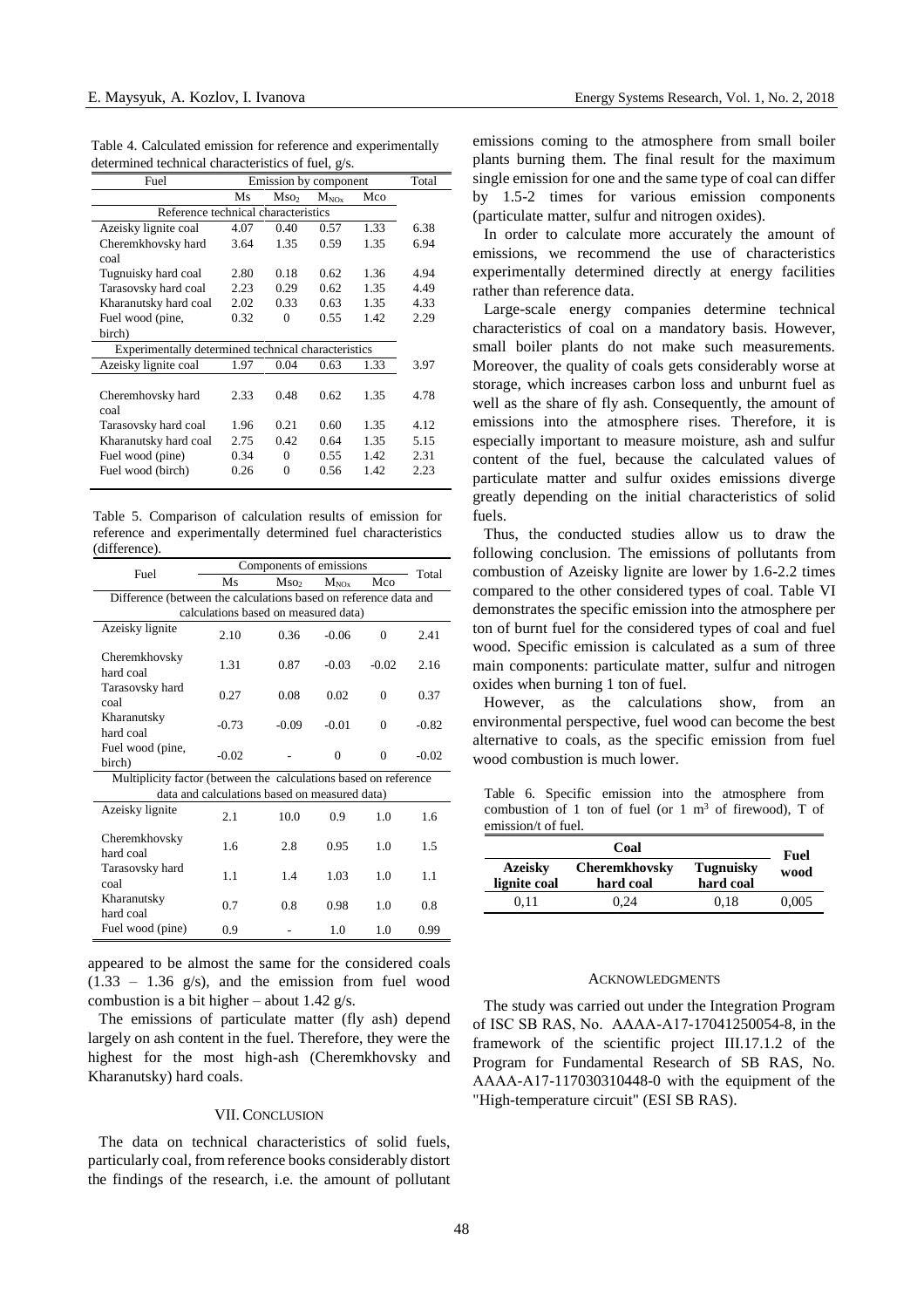#### **REFERENCES**

- [1] *Federal law "On protection of Lake Baikal"* (ed. of 14.07.2008) № 94-FL оf 01.05.1999, Moscow, Russia, 1999. [Online]. Available: [http://www.baikalfund.ru/](http://www.baikalfund.ru/%20library/law/index.wbp?doc_id=03856c6f-5a86-4152-baa6-92407ef26116)  [library/law/index.wbp?doc\\_id=03856c6f-5a86-4152](http://www.baikalfund.ru/%20library/law/index.wbp?doc_id=03856c6f-5a86-4152-baa6-92407ef26116) [baa6-92407ef26116,](http://www.baikalfund.ru/%20library/law/index.wbp?doc_id=03856c6f-5a86-4152-baa6-92407ef26116) Accessed on: November 21, 2016. (in Russian)
- [2] *Resolution of the Government of the RF. №643 "On the approval of a list of activities forbidden in the central ecological zone of the Baikal natural territory*" with amendments approved by the resolution of the Government of the RF No.186 of March 2, 2015, Russia, 2001. (in Russian)
- [3] B.G. Saneev, I.Yu. Ivanova, E.P. Maysyuk, T.F. Tuguzova, R.A. Ivanov, "Energy infrastructure of central ecological zone: impact on the environment and ways of its reduction," *Geography and Natural Resources*, no. 5, pp. 218-224, 2016, DOI: 10.21782/GiPR0206-1619-2016-5(218-224).
- [4] *A technique for determination of pollutant emissions from fuel combustion in the boilers with a capacity below 30 t of steam per hour or 20 Gcal/h.* State Committee on Environmental Protection of the Russian Federation, Integral Co (Saint-Petersburg), Moscow, Russia, 1999,53 p. (in Russian)
- [5] *A methodological letter No.335/33-07 of May 17, 2000 «On calculations of harmful emissions into the atmosphere according to the Technique for determination of pollutant emissions from fuel combustion in the boilers with a capacity below 30 t of steam per hour or 20 Gcal/h."*, JSC NII Atmosphere, St.P., Russia, 2000, 20 p. (in Russian)
- [6] *Methodological recommendations on the environmental impact assessment (EIA) of thermal power plants*, Ministry of Fuel and Energy, Moscow, Russia, 1992. (in Russian)
- [7] *Temporary branch instruction on the procedure for environmental impact assessment (EIA) in the development of feasibility studies (calculations) and construction, reconstruction, expansion and technical re-equipment of thermal power plants*, Ministry of Fuel and Energy, Moscow, Russia, 1992. (in Russian)
- [8] *Instruction on the regulation of the emissions of pollutants into the atmosphere for thermal power plants and boilers house,* SPR ORGRES, Moscow, Russia, 1998. (in Russian)
- [9] A.A. Shvyryaev, V.V. Menshikov, *Assessment of the risk from the effects of atmosphere pollution in the studying region*, Moscow, Russia: MSU, 2004, 124 p. (in Russian)
- [10]A.P. Khaustov, M.M. Redina, P.U. Nedostup, A.V. Silaev, "Problems of assessments and management of environmental risks at enterprises of the fuel and energy complex", *Energy security and energy saving*, no. 6, 2005. (in Russian)
- [11]P.M. Nesterov, A.P. Nesterov, "Methodological approaches to the definition of economic and social damage from environmental pollution", in *Economy of the nature management and market*, Moscow, Russia:

Law and Legal, UNITY, 1997, pp. 143-172. (in Russian)

- [12]*Temporary typical methodology for determining the economic efficiency of environmental protection measures and assessing economic damage caused to the national economy by environmental pollution*, Economy, Moscow, Russia, 1986, 54 p. (in Russian)
- [13]V.A. Vasilenko, "Ecology and economics: problems and search the ways of sustainable development," in *Analytical Overview*, 2nd ed., Novosibirsk, Russia: Nauka, 1997, 123 p. (in Russian)
- [14]B.B. Chebanenko, E.P. Maysyuk, *Baikal Region: limits of stability*, Novosibirsk, Russia: Nauka, 2002, 160 p. (in Russian)
- [15] S.N. Bobylev, V.S. Minakov, S.V. Solov'eva, V.V. Tret'yakov, *Ecological and economic index of Russian regions. Methodology and indicators for calculating*, Moscow, Russia: World Wildlife Fund (WWF) and RIA News, 2012, 152 p. (in Russian)
- [16]B.G. Saneev et al., *Methods and models for the development of regional energy programs*, Novosibirsk, Russia: Nauka, 2003, 140 p. (in Russian)
- [17]*A compendium of techniques for calculating air emissions of pollutants from various industries*, State Committee for Hydrometeorology, Moscow, Russia, 1986, pp. 1-27. (in Russian)
- [18]*Method for determining gross emissions of pollutants into the atmosphere from boiler plants of TPPs. RD 34.02.305-98*, UTEI, Moscow, Russia, 1998. (in Russian)
- [19]A.N. Alekhnovich, *Characteristics and properties of steaming coals*, Chelyabinsk, Russia: Tsitsero, 2012, 549 p. (in Russian)
- [20]*Mineral solid fuel. Methods of determining volatile yield*, State Standard 6382-2001, Moscow, Russia, 2008. (in Russian)
- [21]*Mineral solid fuel. Determination of total moisture content*, State Standard R 52911-2013, Moscow, Russia, 2014. (in Russian)
- [22]*Mineral solid fuel. Determination of ash content*, State Standard R 55661-2013 (ISO 1171-2010), Moscow, Russia, 2014. (in Russian)
- [23]*Mineral solid fuel. Determination of the highest heating value and calculation of the lowest heating value*, State Standard 147-2013 (ISO 1928-2009), Moscow, Russia, 2014. (in Russian)
- [24]N.V. Kuznetsov, *Thermal calculation of boiler units (A standard method)*, Moscow, Russia: Energia, 1973, pp.152-165. (in Russian)
- [25]*Qualitative characteristics of coal products of Russia*, Information and reference edition, Rosinformugol, Moscow, Russia, 2006. (in Russian)
- [26] Certificate of Kharanuitsky coal, Russia. (in Russian)
- [27] Certificate of Tarasovsky coal, Russia, [Online].Available: [http://тарасовскийуголь.рф/index.php/coal-](http://тарасовскийуголь.рф/index.php/coal-products)
- [products,](http://тарасовскийуголь.рф/index.php/coal-products) Accessed on October 17, 2016. (in Russian) [28]Data on technical characteristics of coals produced by the company "Vostsibugol" Ltd, Russia, [Online].